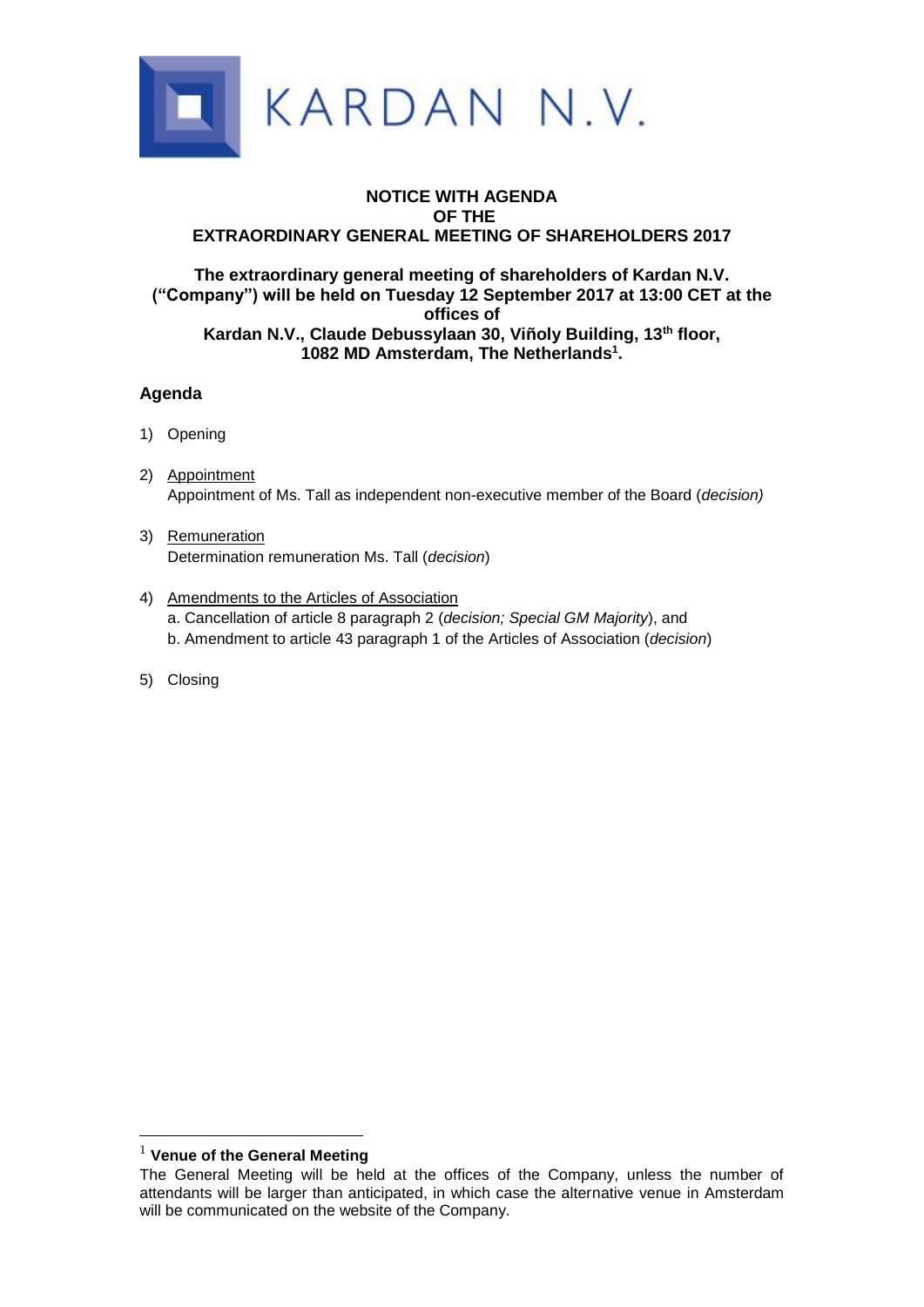

### **Available information**

As from today until the close of the meeting, the following documents and information are available for inspection on the Company website [\(www.kardan.nl\)](http://www.kardan.nl/) and copies are available free of charge by persons entitled to attend the meeting at the Company's offices at the addresses mentioned below and at the offices of ING Bank N.V., Issuer Services, Foppingadreef 7, Location Code TRC 02.039, 1102 BD Amsterdam, the Netherlands (fax number: +31 (0)20 – 563 6799 and email address: iss.pas@ing.nl):

- The agenda and the explanatory notes thereto;
- A form of proxy for representation at the meeting (please refer to further instructions on the use of proxy below); and
- The total number of shares on issue and voting rights on the day hereof and on the Record Date (if changes took place).

The aforesaid documents will also be available at the extraordinary general meeting of shareholders on **12 September 2017** ("**General Meeting**").

For details regarding the manner of taking resolutions by the Board and in the General Meeting, please refer to the Articles of Association of the Company.

On 1 August 2017 the total number of shares Kardan N.V. outstanding is 123.022.256 ordinary shares and the number of voting rights is 123.022.256.

#### **Registration**

In accordance with the statutory record date as set out in the Dutch Civil Code, those who are registered on **15 August 2017** ("**Record Date**"), after the processing of settlements on that date, in one of the registers as mentioned hereinafter and who have given notice of their wish to attend the meeting, in accordance with the provisions below, will have the right to attend the General Meeting.

The registers, designated for registered shares, forming part of the collective depot ("*verzameldepot"*), are the registers administered by the institutions affiliated to Euroclear Netherlands ("*aangesloten instellingen*"). The register, designated for other registered shares, is the shareholders' register of the Company.

#### **Holders of shares in the collective depot**

In order to obtain entry to the General Meeting and to be able to exercise the rights attached to shares forming part of the collective depot, the holders thereof must register by instructing their affiliated institution to - via ING Bank N.V. - provide the Company with a written declaration stating the name and the number of shares, which are and will be registered for the relevant shareholder on the Record Date. The written declaration is to be received by the Company at the address in the Netherlands mentioned below no later than **5 September 2017, at 17:00 CET**. Any restriction in connection with the registration of the shares on **5 September 2017** will be lifted on the next trading day of the shares. The registration receipt ("*registratiebewijs*") provided to the shareholder by the affiliated institution will serve as an attendance card, which must be handed in upon entrance to the General Meeting.